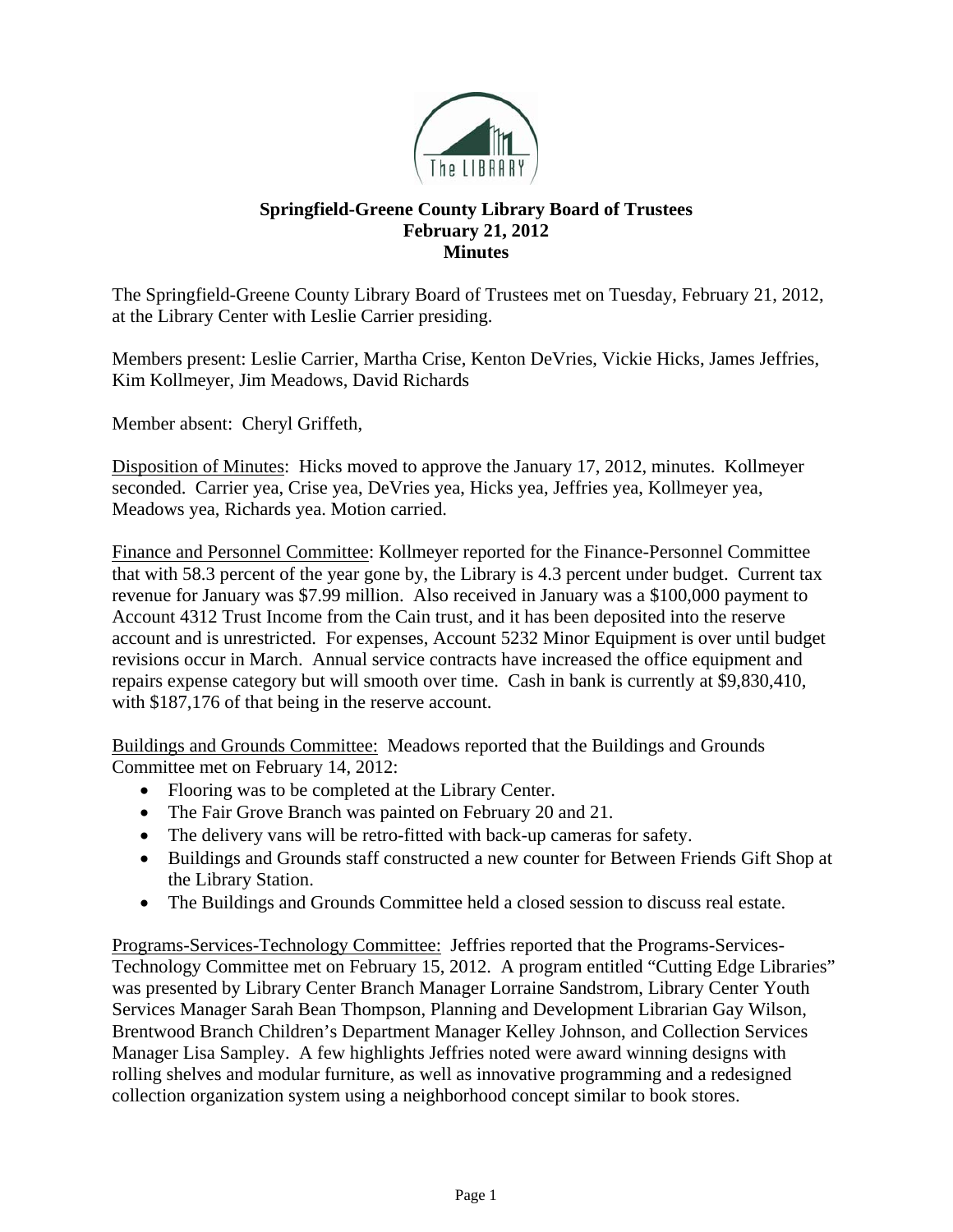Report of the Director:

- Cooper introduced Valerie Richardson, the new Foundation and Development Director.
- A grant for \$1,000 has been awarded by Dollar General for a teen-lead summer book club.
- Youth Services Manager Nancee Dahms-Stinson and her staff have applied for a WIC grant to add funding to increase the position held by Stephanie Smallwood to be a fulltime one.
- Food for Fines collected 9,901 pounds of food collection and more then \$5,000 in fines were waived.
- Two digital billboards now include spots for the Library provided free to us by Greg Watkins of Watkins Outdoor Advertising.
- January e-book circulation was almost 7,000 (September was around 3,000). About 6,200 different mobile devices accessed the Library's web site in January.
- Background information on the Sims trust was presented. It is now the Willard Branch fund at the Community Foundation of the Ozarks. The fund had incurred losses with the economy downturn in 2008 but has now almost recovered that loss.

Miscellaneous Items: Karolyn Cline and Michael Short of Oppenheimer & Co. Inc. recapped their presentation for the full board on refunding (refinancing) the Series B bond debt. Scenario 1 would involve refinancing the debt while keeping the term the same (ten years), which would result in a net savings to the Library of approximately \$362,905. The board discussed the options and received the recommendation from the Finance-Personnel Committee to proceed with the refunding process. Hicks moved to approve the refunding of the Series B bond debt according to Scenario I. Crise seconded. Carrier yea, Crise yea, DeVries yea, Hicks yea, Jeffries yea, Kollmeyer yea, Meadows yea, Richards yea. Motion carried. Short and Cline will prepare a timeline for the process and contact the Kansas City firm Gilmore & Bell to serve as bond counsel.

Board Education: The Library Center Branch Manager Lorraine Sandstrom, Library Center Youth Services Manager Sarah Bean Thompson, Planning and Development Librarian Gay Wilson, Brentwood Branch Children's Department Manager Kelley Johnson, and Collection Services Manager Lisa Sampley presented "Cutting Edge Libraries." Some of the ideas featured were:

- "Sparkopolos," a gala event fundraiser;
- Library Design Showcase 2011 from *American Libraries*, showing innovative use of space, modular furniture, and bold signage;
- Innovative programming such as "Lunch and Learn," a summer-months program for lower-income students, and "Check Me Out," experts presenting programs;
- Use of Twitter to promote a readers' advisory service;
- Text notifications and correctional facility outreach;
- New revenue streams such as passport acceptance and Redbox-style DVD rental units;
- Innovative ways to market the Library and its services;
- BISAC collection organization, which uses "neighborhoods" similar to bookstores.

New Business:

 Cooper presented a proposal to charge a fee for exam proctoring services currently offered by the Library free of charge. After discussion, the board agreed to table the matter until further information could be presented.